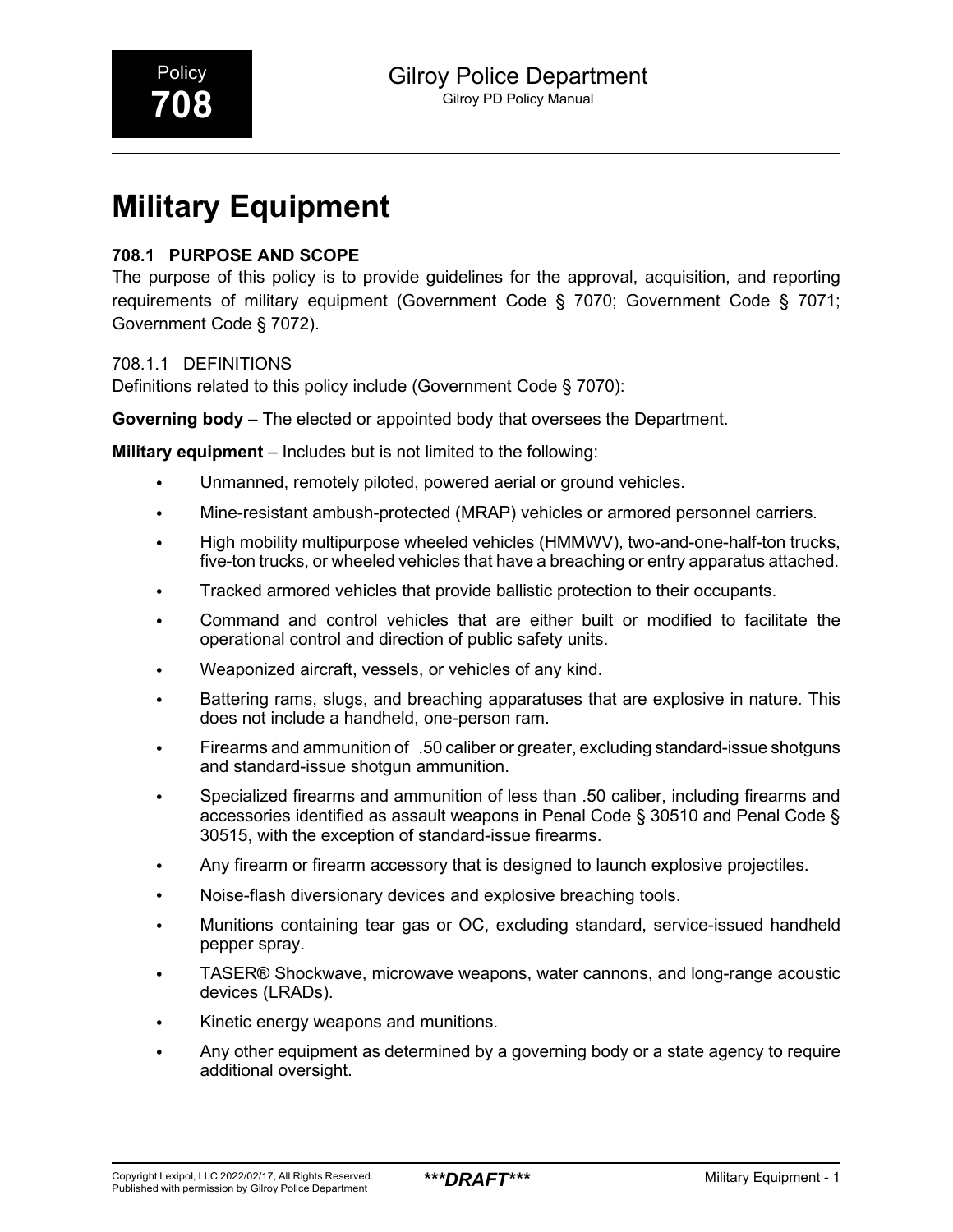#### **708.2 POLICY**

It is the policy of the Gilroy Police Department that members of this department comply with the provisions of Government Code § 7071 with respect to military equipment.

#### **708.3 MILITARY EQUIPMENT COORDINATOR**

The Chief of Police should designate a member of this department to act as the military equipment coordinator. The responsibilities of the military equipment coordinator include but are not limited to:

- (a) Acting as liaison to the governing body for matters related to the requirements of this policy.
- (b) Identifying department equipment that qualifies as military equipment in the current possession of the Department, or the equipment the Department intends to acquire that requires approval by the governing body.
- (c) Conducting an inventory of all military equipment at least annually.
- (d) Collaborating with any allied agency that may use military equipment within the jurisdiction of Gilroy Police Department (Government Code § 7071).
- (e) Preparing for, scheduling, and coordinating the annual community engagement meeting to include:
	- 1. Publicizing the details of the meeting.
	- 2. Preparing for public questions regarding the department's funding, acquisition, and use of equipment.
- (f) Preparing the annual military equipment report for submission to the Chief of Police and ensuring that the report is made available on the department website (Government Code § 7072).
- (g) Establishing the procedure for a person to register a complaint or concern, or how that person may submit a question about the use of a type of military equipment, and how the Department will respond in a timely manner.

The Military Equipment Coordinator will ensure that all Department members comply with this policy. The Military Equipment Coordinator will notify the Special Operations Captain of any policy violations and, if needed, the violations will be referred to the Internal Affairs Investigator for further inquiry. All instances of non-compliance will be reported to City Council via the annual military equipment report (Government Code § 7070(d)(6)).

#### **708.4 MILITARY EQUIPMENT INVENTORY**

The following constitutes a list of qualifying equipment for the Department:

#### See attachment: 708.4 MILITARY EQUIPMENT INVENTORY.pdf

The attachment entitled "Policy 708.4 Military Equipment Inventory" (the "Inventory") is incorporated into this policy by this reference. The contents of the Inventory are subject to change as situational and community needs dictate. All information required to be contained in this policy by Government Code § 7070(d)(1)-(5) for specific items of Military Equipment is contained in the Inventory.

#### **708.5 APPROVAL**

The Chief of Police or the authorized designee shall obtain approval from the governing body by way of an ordinance adopting the military equipment policy. As part of the approval process, the Chief of Police or the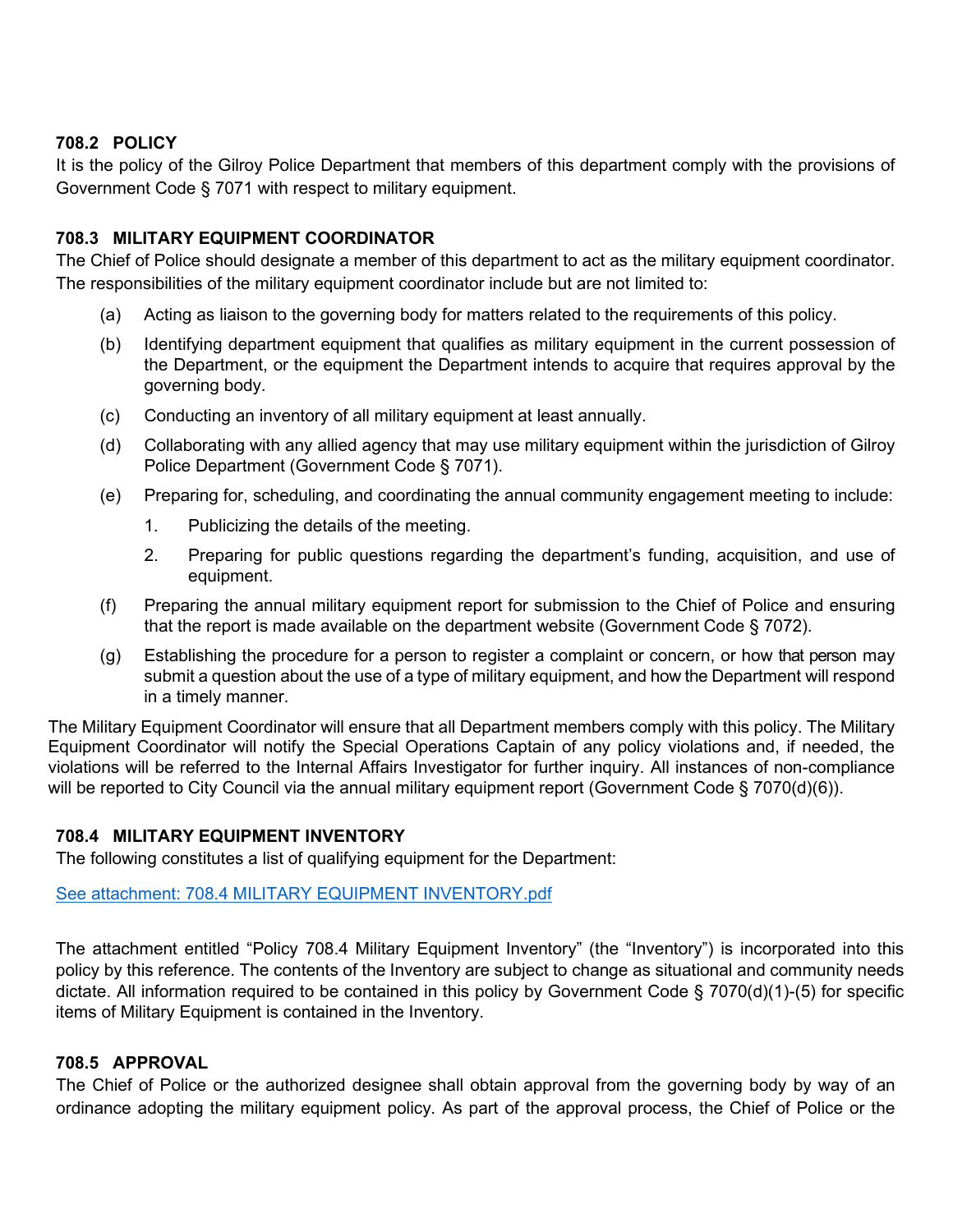authorized designee shall ensure the proposed military equipment policy is submitted to the governing body and is available on the department website at least 30 days prior to any public hearing concerning the military equipment at issue (Government Code §7071). The military equipment policy must be approved by the governing body prior to engaging in any of the following (Government Code § 7071):

- (a) Requesting military equipment made available pursuant to 10 USC § 2576a.
- (b) Seeking funds for military equipment, including but not limited to applying for a grant, soliciting or accepting private, local, state, or federal funds, in-kind donations, or otherdonations or transfers.
- (c) Acquiring military equipment either permanently or temporarily, including by borrowingor leasing.
- (d) Collaborating with another law enforcement agency in the deployment or other use of military equipment within the jurisdiction of this department.
- (e) Using any new or existing military equipment for a purpose, in a manner, or by a person not previously approved by the governing body.
- (f) Soliciting or responding to a proposal for, or entering into an agreement with, any other person or entity to seek funds for, apply to receive, acquire, use, or collaborate in the use of military equipment.
- (g) Acquiring military equipment through any means not provided above.

## **708.6 COORDINATION WITH OTHER JURISDICTIONS**

Military equipment should not be used by any other law enforcement agency or member in this jurisdiction unless the military equipment is approved for use in accordance with this policy.

## **708.7 USE IN EXIGENT CIRCUMSTANCES**

In exigent circumstances and with the approval of the Chief of Police or his/her designee, the Police Department may acquire, borrow and/or use Military Equipment that is not included in the Military Equipment Use Policy.

If the Police Department acquires, borrows, and/or uses Military Equipment in exigent circumstances, in accordance with this section, it must take all of the following actions:

- Provide written notice of that acquisition or use to the City Council within 30 days following the commencement of such Exigent Circumstance, unless such information is confidential or privileged under local, state or federal law.
- If it is anticipated that the use will continue beyond the Exigent Circumstance, submit a proposed amended Military Equipment Use Policy to the City Council within 90 days following the borrowing, acquisition and/or use, and receive approval, as applicable, from the City Council.
- Include the Military Equipment in the Police Department's next annual Military Equipment Report.

### **708.8 ANNUAL REPORT**

Upon approval of a military equipment policy, the Chief of Police or the authorized designee should submit a military equipment report to the governing body for each type of military equipment approved within one year of approval, and annually thereafter for as long as the military equipmentis available for use (Government Code § 7072).

The Chief of Police or the authorized designee should also make each annual military equipment report publicly available on the department website for as long as the military equipment is available for use. The report shall include all information required by Government Code § 7072 for the preceding calendar year for each type of military equipment in department inventory.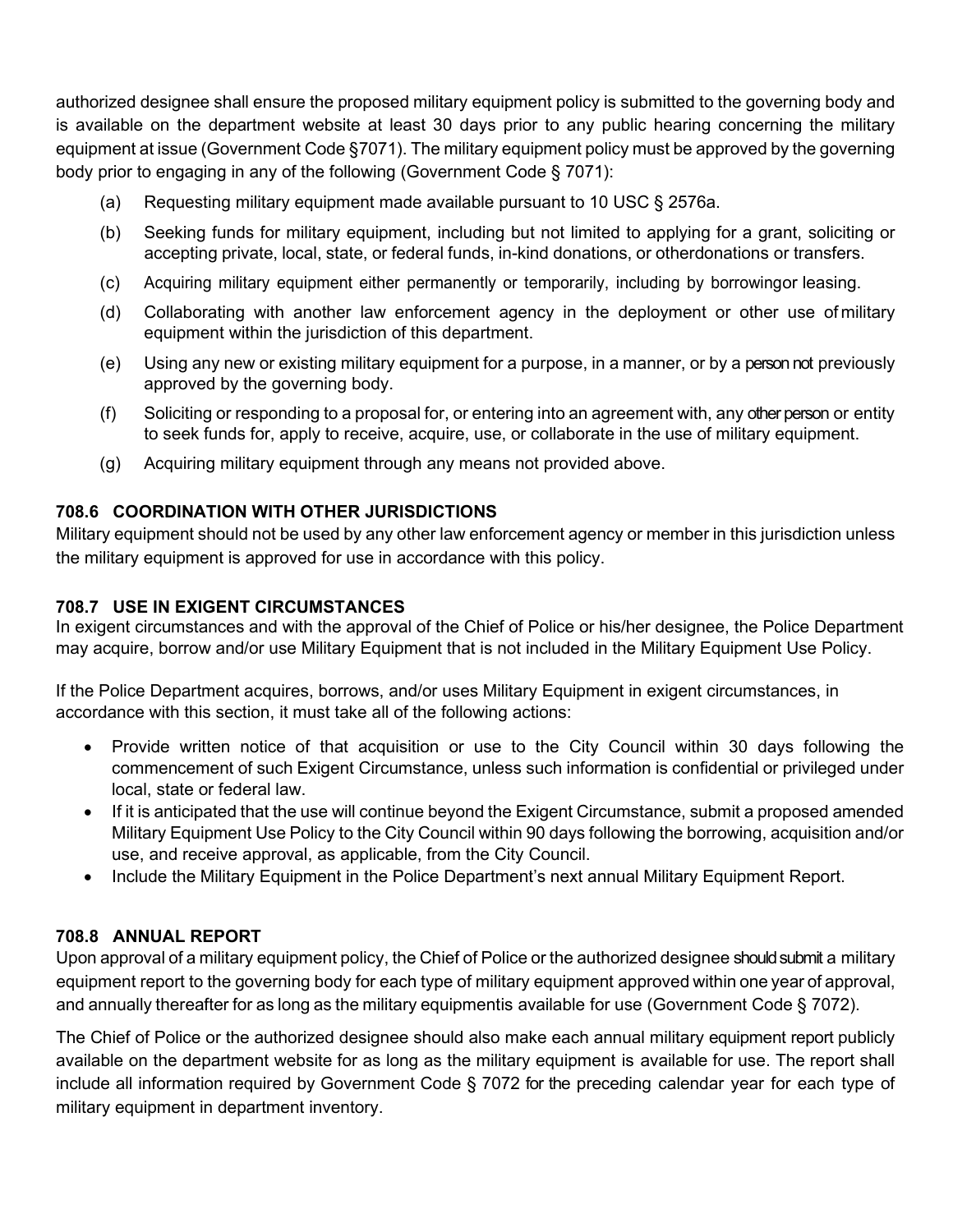### **708.9 COMMUNITY ENGAGEMENT**

Within 30 days of submitting and publicly releasing the annual report, the Department shall hold at least one wellpublicized and conveniently located community engagement meeting, at which the Department should discuss the report and respond to public questions regarding the funding, acquisition, or use of military equipment.

Pursuant to California Government Code §7070(d)(7), members of the public may register complaints or concerns or submit questions about the use of each specific type of listed equipment in this policy by any of the following means:

- (a) Via email to: [complaintscompliments@cityofgilroy.org](mailto:complaintscompliments@cityofgilroy.org)
- (b) Via telephone to: 408-846-0300.
- (c) Via mail sent to:

Gilroy Police Department Attn: Military Equipment Use Coordinator 7301 Hanna Street Gilroy, CA 95020

The Gilroy Police Department is committed to responding to complaints, concerns, and/or questions received through any of the above methods in a timely manner.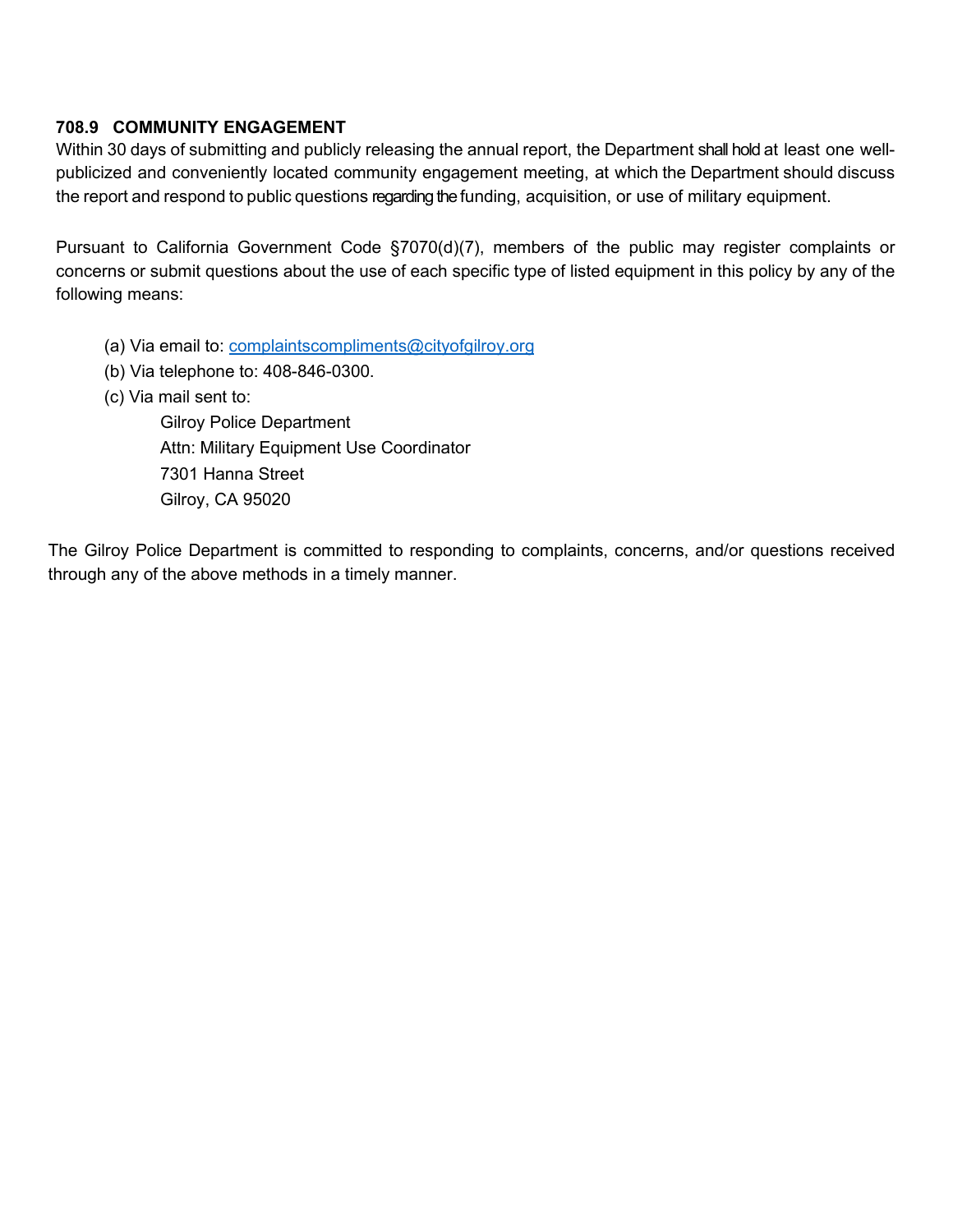**Policy 708.4 MILITARY EQUIPMENT INVENTORY.pdf**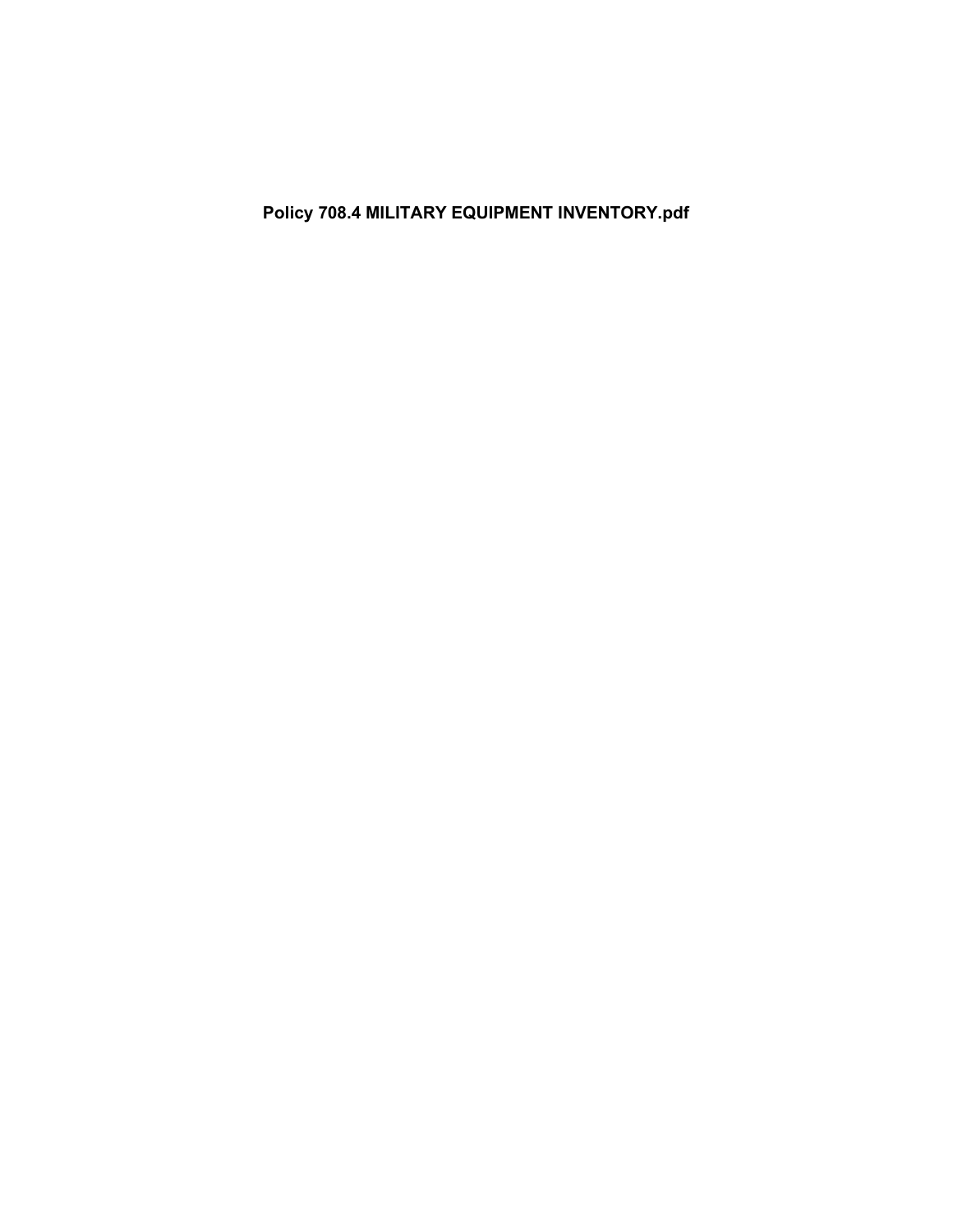- **1. Unmanned Aircraft System (UAS):** An unmanned aircraft and the equipmentnecessary to control it remotely.
	- a. Description, quantity, capabilities, and purchase cost of current UAS:
		- i. DJI MATRICE 210 with Z30 and XTR2 Sensors, cost: \$35,000, quantity: 1. UAS weighs approximately 4.5 kilograms and has approximately 24 minutes of flight time. Outfitted with High-definition (HD) zoom and infrared cameras, it has video recording capabilities.
		- ii. DJI MAVIC ENTERPRISE DUAL, cost: No Cost (100% funded purchase by the Gilroy Police Foundation for \$5,000), quantity: 1. UAS weighs 899 grams and has approximately 30 minutes of flight time. Equipped with both color and infrared cameras, it has video recording capabilities and an audible speaker and light.
		- iii. DJI MAVIC MINI 2, cost: \$500 each, quantity: 2. UAS that weighs <249 grams and has 31 minutes of flight time. Equipped with a built-in visual sensor, it has video recording capabilities.
	- b. Purpose

To be deployed when its view would assist officers or incident commanders with the following situations, which include but are not limited to:

- i. major collision investigations.
- ii. search for missing persons.
- iii. natural disaster management.
- iv. crime scene photography.
- v. SWAT, tactical, or other public safety and life preservation missions.
- vi. In response to specific requests from local, state, or federal fire authorities for fire response and prevention.
- c. Authorized Use

Only assigned operators who have completed the required training shall be permitted to operate any UAS during approved missions.

- d. Expected Lifespan
	- The DJI Matrice 210 was purchased in July 2020.
	- The DJI Mavic Enterprises Dual was purchased in July 2020.

The DJI Mavic Mini 2s were purchased in July 2021.

All UASs have a projected operational life of 3-5 years.

e. Fiscal Impact

Annual maintenance and battery replacement cost are approximately \$5,000.

f. Training

All Department UAS operators are licensed by the Federal Aviation Administration (FAA) for UAS operation. In addition, each operator must attend regular department training.

- g. Legal and Procedural Rules Use is established under FAA Regulation 14 CFR Part 107. It is the policy of the GPD to utilize UAS only for official law enforcement purposes and in a manner that respects the privacy of our community, pursuant to Local, State, and Federal law. Use is established under various GPD Policies, including, but not limited to Policy 706.
- 2. **Robots**: A remotely controlled unmanned machine that operates on the ground, which is utilized to enhance the safety of the community and officers.
	- a. Description, quantity, capabilities, and purchase cost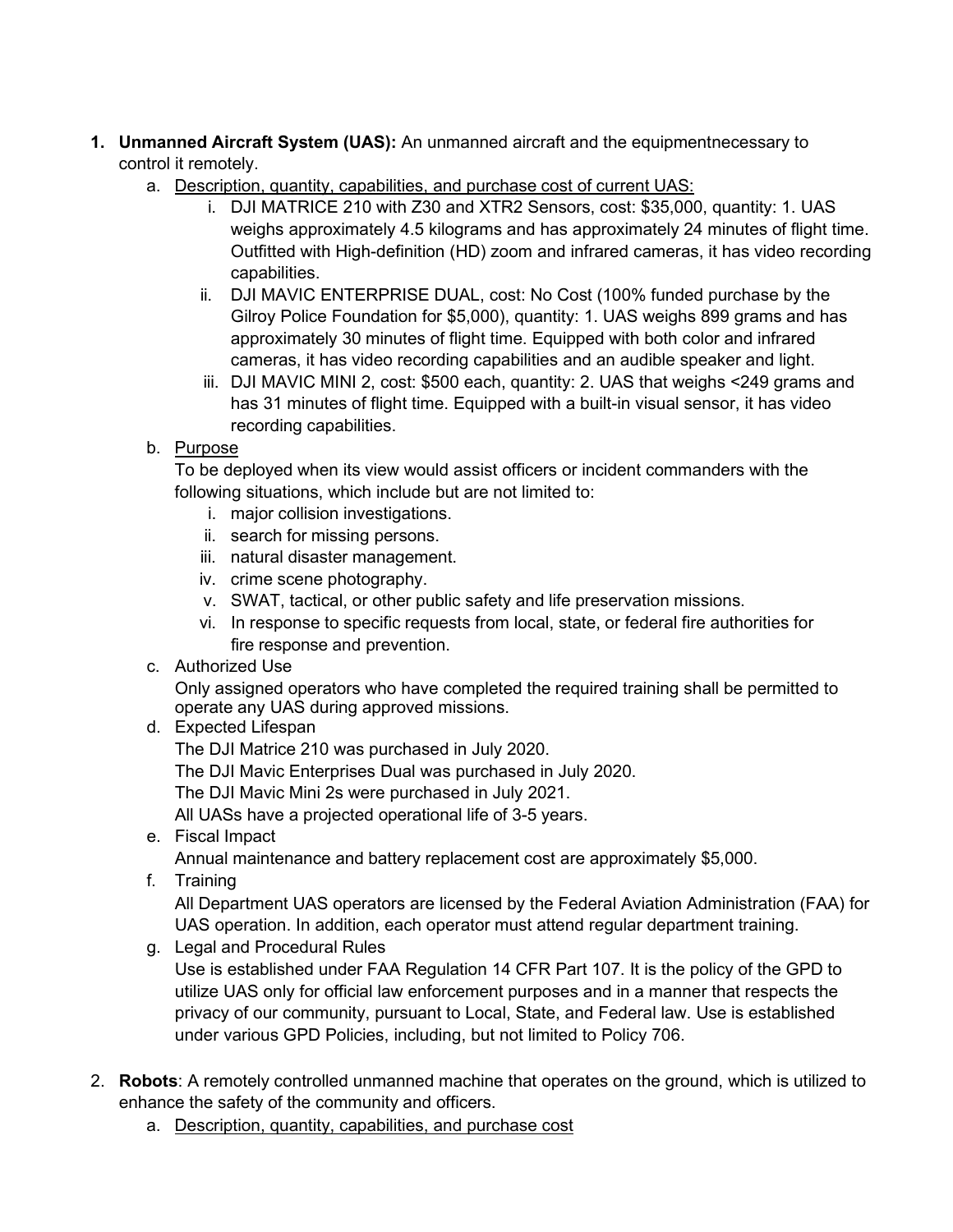- i. AVATAR TACTICAL ROBOT, cost: \$25,000, quantity: 1. The Avatar is a heavy-duty, remote-controlled ground robot that can navigate various terrain, including stairs. It offers multiple communications options (two-way audio and video) and a manipulator that allows various accessories and tool combinations.
- ii. TRANSCEND VINTAGE PATROL ROBOT, cost: \$25,000, quantity: 1. The Vantage is a remote-controlled ground robot that can navigate various terrain, including stairs. It offers two-way audio capabilities and a visual and thermal sensor.
- iii. RECON ROBOTICS THROWBOT 2 ROBOT, cost: \$8,500, quantity: 1. The Throwbot 2 is a remote-controlled throwable ground micro-robot that can navigate obstacles up to 4 inches. It can transmit real-time video and audio.

### b. Purpose

To remotely gain visual/audio data, deliver HNT phone, open doors, disrupt packages, and clear buildings.

c. Authorized Use

Only assigned operators who have completed the required training shall be permitted to operate the robots. The Incident Commander establishes use.

d. Expected Lifespan

The Avatar Tactical Robot was purchased in 2013.

The Transcend Vintage Patrol Robot was purchased in May 2018.

The Recon Robotics Throwbot 2 Robot was purchased in 2013.

All robots have a projected operational life of 8-10 years.

e. Fiscal Impact

Annual maintenance and battery replacement cost are approximately \$1,000.

f. Training

All robot operators shall attend formalized instruction and be trained in robot operations and practical operating instruction.

g. Legal and Procedural Rules

It is the policy of the GPD to utilize UAS only for official law enforcement purposes and in a manner that respects the privacy of our community, pursuant to Local, State, and Federal law. Use is established under various GPD Policies, including, but not limited to Policy 706.

- **3. Armored Vehicles:** Commercially produced wheeled armored personnel vehicle utilized for law enforcement purposes.
	- a. Description, quantity, capabilities, and purchase cost
		- i. LENCO BEARCAT, G2, cost: No Cost (100% grant-funded purchase for \$309,874.46), quantity: 1. The Lenco Bearcat, G2, is an armored vehicle with a breaching or entry apparatus that seats 10-12 personnel with an open floor plan to rescue down personnel. It can stop various projectiles, which provides greater safety to citizens and officers beyond the protection level of shield and personal body armor. This is a shared resource between the Santa Clara Sheriff's Office, Morgan Hill Police Department, and the Gilroy Police Department.
	- b. Purpose

To be used in response to critical incidents to enhance officer and community safety, improve scene containment and stabilization, and assist in resolving critical incidents.

c. Authorized Use

Armored vehicles shall only be authorized by a watch commander or SWAT commander,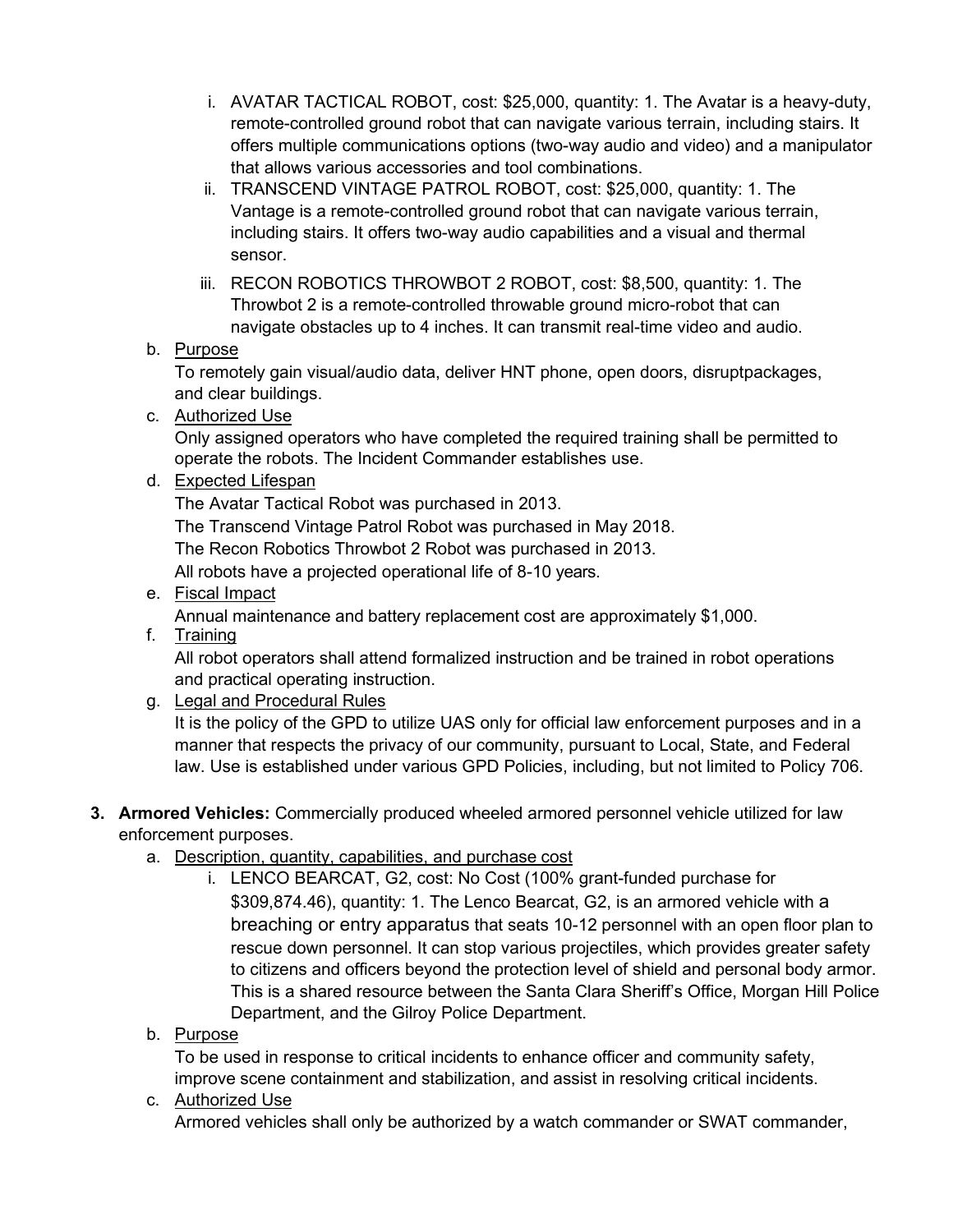based on the specific circumstances of a given critical incident. Armored vehicles shall be used only by officers trained in their deployment and in a manner consistent with Department policy and training.

d. Lifespan

The Lenco Bearcat was purchased in March 2010 and has a projected operational life of 25 years.

e. Fiscal Impact

Annual maintenance cost of approximately \$10,000.

f. Training

All drivers/operators shall attend formalized instruction and train in vehicle operations and practical driving instruction.

g. Legal and Procedural Rules

Use is established under various GPD Policies, including, but not limited to Policy 706. It is the policy of the Department to utilize armored vehicles only for official law enforcement purposes and pursuant to Local, State, and Federal law.

- 4. **Mobile Command Vehicle (MCV)**: A vehicle used mobile office that provides shelter,access to Department computer systems, and restroom facilities during extended events.
	- a. Description, quantity, capabilities, and purchase cost

Freightliner MT-55 Chassis (custom built) vehicle, cost: No Cost (100% grant-funded purchase for \$699,186), quantity: 1. The MCV can also beutilized for SWAT/CNT and other critical incidents, large, preplanned events, searching for missing persons, natural disasters, and community events.

b. Purpose

To be used based on the specific circumstances of a given critical incident, significant event,natural disaster, or community event that is taking place.

c. Authorized Use

Only officers trained in their deployment and operations consistent with Department policy and training are authorized to operate the MCV. Situations in which the MCV is authorized for use would include but not be limited to critical incidents, emergencies, and natural disasters.

d. Lifespan

The MCV was purchased in 2019 and has a projected operational life of 20 years on the chassis and vehicle structure. Upgrades are needed in 7 years to maintain the IT systems.

e. Fiscal Impact

The annual maintenance cost is approximately \$25,000, split 50/50 with the Morgan Hill Police Department.

f. Training

The driver/operator shall receive training in the safe handling of the vehicle on a closed training course. Once the operator has shown competence in vehicle handling, the driver/operator will drive the vehicle with an experienced driver throughout the city.

### g. Legal and Procedural Rules

Use is established under various GPD Policies, including, but not limited to Policy 706. It is the policy of the Department to use the MCV only for official law enforcement purposes and in accordance with California State law regarding the operation of motor vehicles.

5. **Hostage Negotiation Team (HNT) Van:** A vehicle used as a mobile office provides shelter and access to the Police Department computer systems for HNT members during extended events.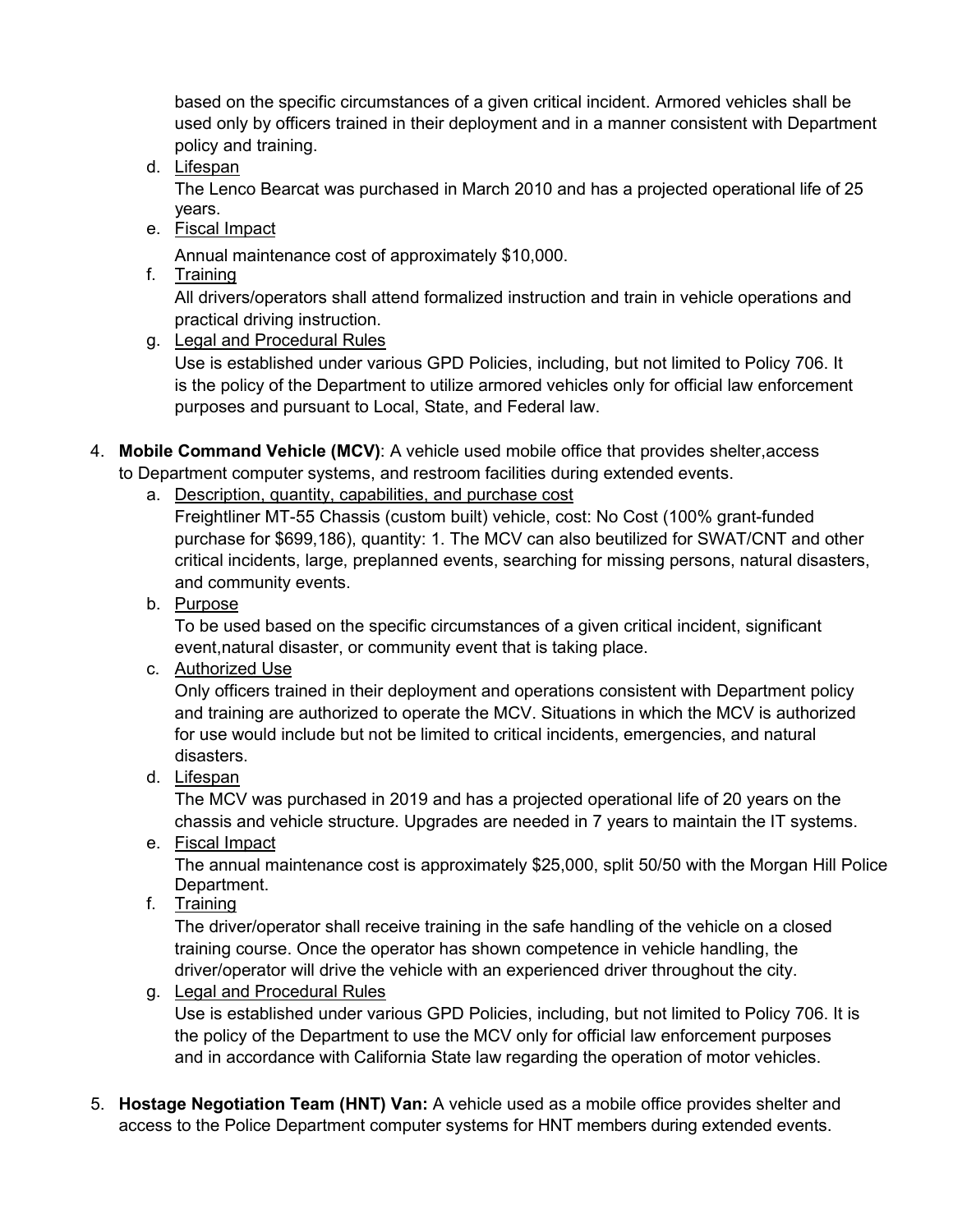- a. Description, quantity, capabilities, and purchase cost Kodiak Communication Van (custom built), cost: No Cost (State transfer from Cal OES), quantity: 1. The HNT van can be utilized with SWAT/HNT callouts.
- b. Purpose

To be utilized for critical incident callouts.

c. Authorized Use

Only officers trained in their deployment and operations consistent with Department policy and training are authorized to operate the HNT van. Situations in which the MCV is authorized for use would include but not be limited to critical incidents, emergencies, and natural disasters.

d. Lifespan

The HNT Van was originally manufactured in 1991 for the State of California and later transferred to GPD in 2013. The HNT van has a projected operational life of 20 years on the chassis and vehicle structure.

e. Fiscal Impact

Annual maintenance, \$600.

f. Training

The driver/operator shall receive training in the safe handling of the vehicle on a closed training course. Once the operator has shown competence in vehicle handling, the driver/operator will drive the vehicle with an experienced driver throughout the city.

g. Legal Procedural Rules

Use is established under various GPD Policies, including, but not limited to Policy 706. It is the policy of the Department to use the HNT Van only for official law enforcement purposes and in accordance with California State law regarding the operation of motor vehicles.

- **6. 40 MM Launchers and Rounds:** 40MM Launchers are utilized by department personnel as a less-lethal tool to launch impact rounds.
	- a. Description, quantity, capabilities, and purchase cost
		- i. DEFENSE TECHNOLOGY, 40MM SINGLE SHOT LAUNCHER, #1425, cost: \$1000, quantity: 7. The 40MM Single Launcher is a tactical single-shot launcher that features an expandable ROGERS Super Stoc and an adjustable Integrated Front Grip (IFG) with a light rail. It will fire standard 40mm less-lethal ammunition, up to 4.8 inches in cartridge length. It will launch a 40MM less-lethal round up to 131 feet and is authorized to be used by all trained sworn personnel.
		- ii. DEFENSE TECHNOLOGY, 40MM TACTICAL 4-SHOT LAUNCHER, #1440, cost: \$1975, quantity: 1. The 40mm Tactical 4-Shot Launcher is low-profile and lightweight, providing multi-shot capability in an easy-to-carry launcher. It features the Rogers Super Stoc™ expandable gun stock, an adjustable Picatinny mounted front grip, and a unique direct-drive system to advance the magazine cylinder. It will launch a 40MM less-lethal round up to 120 feet and is only authorized to be used by SWAT personnel.
		- iii. DEFENSE TECHNOLOGY, 40MM EXACT IMPACT SPONGE, #6325, cost: \$18, quantity: 50. A less lethal 40mm lightweight plastic and foam projectile fired from a single or multi-round purpose-built 40mm grenade launcher with a rifled barrel at 325 FPS. The 26-gram foam projectile delivers 120 ft/lbs. of energy on impact. The 40mm Exact Impact Sponge Round provides accurate and effective performance when fired from the approved distance of not less than five (5) feet and as far as 120 feet from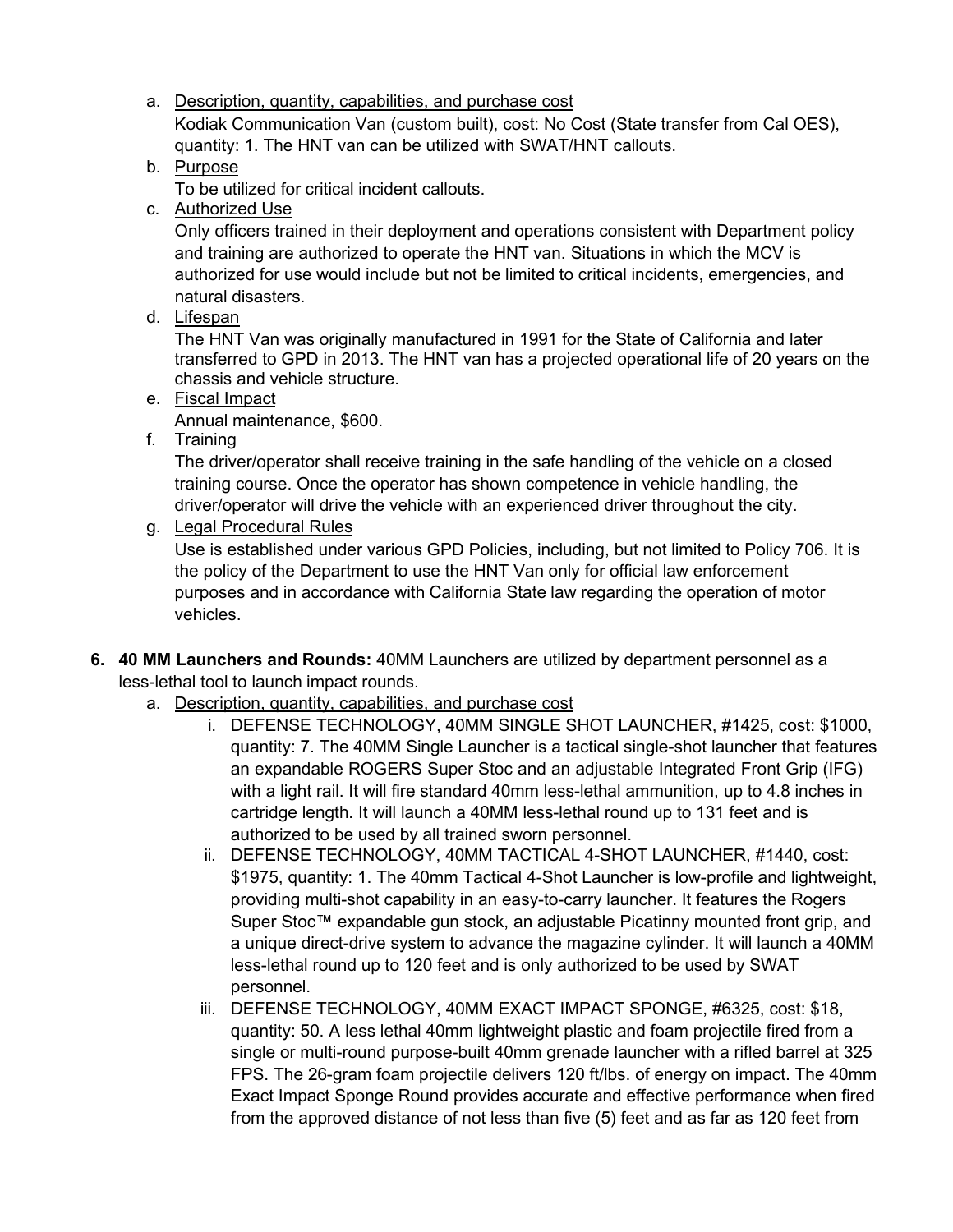the target.

b. Purpose

To limit the escalation of conflict where employment of lethal force is prohibited or undesirable.

c. Authorized Use

Situations for the use of the less-lethal weapon systems may include, but are not limited to:

- i. Self-destructive, dangerous, and/or combative individuals.
- ii. Riot/crowd control and civil unrest incidents.
- iii. Circumstances where a tactical advantage can be obtained.
- iv. Potentially vicious animals.
- v. Training exercises or approved demonstrations.
- d. Training

Sworn members utilizing 40MM less-lethal impact rounds are trained in their use by POST-certified less-lethal instructors. All sworn personnel must complete and pass a 40MM less lethal qualification course.

e. Lifespan

Six (6) of the Defense Technology #1425 launchers were purchased in January 2019 and the seventh  $(7<sup>th</sup>)$  was purchased in March 2021. The #1425 launchers have a projected operational life of 25 years.

The Defense Technology #1440 launcher was purchased in June 2021 and has a projected operational life of 15 years.

The Defense Technology #6325 projectiles were purchased in March 2021 and have an operational life of 5 years.

f. Fiscal Impact

Annual maintenance is approximately \$25 for each launcher.

g. Legal and Procedural Rules

Use is established under various GPD Policies, including, but not limited to Policy 308. It is the policy of the GPD to utilize the 40mm only for official law enforcement purposes and pursuant to all Local, State, and Federal laws governing police use of force.

## **7. Less Lethal Shotgun:** Less Lethal Shotgun is used to deploy the less-lethal 12-gauge Super-SockBeanbag Round.

- a. Description, quantity, capabilities, and purchase cost
	- i. MOSSBERG 590 LESS LETHAL SHOTGUN, cost: \$620, quantity: 10. The Mossberg 590 Less Lethal Shotgun is used to deploy the less-lethal 12-gauge Super-Sock Beanbag Round up to 75 feet. The range of the weaponsystem helps to maintain space between officers and a suspect, reducing the threat's immediacy, which is a principle of de-escalation.
	- ii. 12-GAUGE SUPER-SOCK BEANBAG ROUND, cost: \$7, quantity: 150. A less lethal 2.4-inch 12-gauge shotgun rounds firing a ballistic fiber bag filled with 40 grams of lead shot at 270-290 feet per second (FPS). CTS Super-Sock rounds are discharged from a dedicated 12-gauge shotgun distinguishable by an orange buttstock and foregrip. This round provides accurate and effective performance when fired from the approved distance of not fewer than five (5) feet. The maximum effective range of this munition is up to 75 feet from the target. The Model 2581 Super-Sock is immediately deployed upon exiting the barrel. It does not require a minimum range to "unfold" or "stabilize." The Super-Sock is an aerodynamicprojectile. However, accuracy is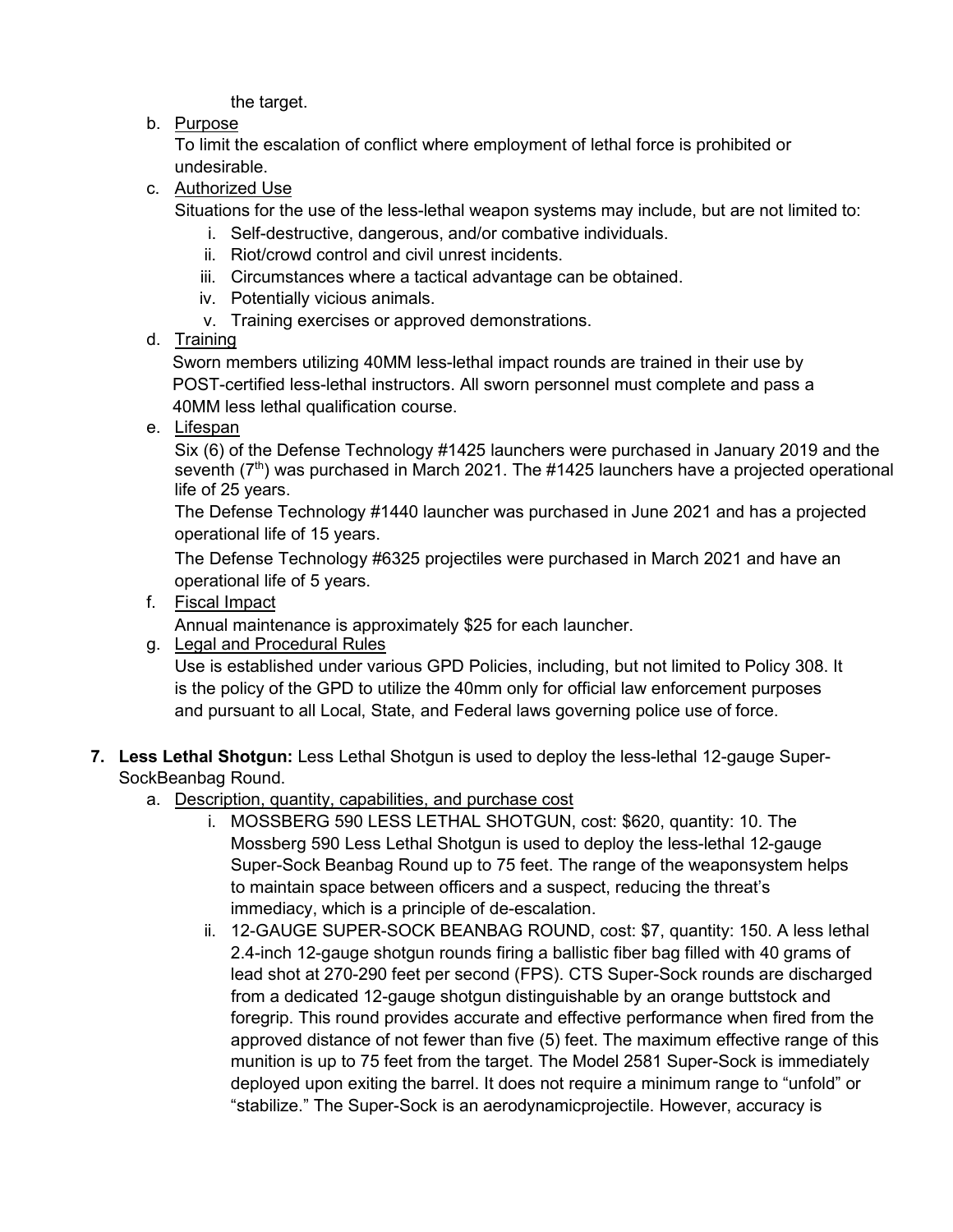relative to the shotgun, barrel length, environmental conditions, and the operator. The Super-Sock is very accurate. However, effectiveness depends on many variables, such as distance, clothing, stature, and thepoint where the projectile impacts.

b. Purpose

To limit the escalation of conflict where employment of lethal force is prohibited or undesirable.

c. Authorized Use

Situations for the use of the less-lethal weapon systems may include, but are not limited to:

- i. Self-destructive, dangerous, and/or combative individuals.
- ii. Riot/crowd control and civil unrest incidents.
- iii. Circumstances where a tactical advantage can be obtained.
- iv. Potentially vicious animals.
- v. Training exercises or approved demonstrations.
- d. Lifespan

The Mossberg 590 Less Lethal Shotguns were purchased over 15 years ago and prior to our current records management system being implemented. They have a projected operational life of 25 years.

The Super Sock Rounds were purchased in May 2021 and have no listed expiration date.

e. Fiscal Impact

Annual maintenance is approximately \$25 for each shotgun.

f. Training

All officers are trained in the 12 gauge less-lethal shotgun as a less-lethal option by inservicetraining. All officers must complete and pass a 12 gauge less-lethal shotgun qualification course.

g. Legal and Procedural Rules

Use is established under various GPD Policies, including, but not limited to Policy 308. It is the policy of the GPD to utilize the less-lethal shotgun only for official law enforcement purposes and pursuant to Local, State, and Federal law, including those regarding the use of force.

- 8. **Combined Systems LC5 40MM Launching Cup**: Cups attach to a 12 gauge less lethal shotgun and allow officers to launch canisters of chemical agents or smoke.
	- a. Description, quantity, capabilities, and purchase cost

COMBINED TACTICAL SYSTEMS LC5 40MM LAUNCHING CUP, cost: \$275, quantity: 2. The LC5 Launching Cups are designed for the 5200 series grenades. The cups can be attached to virtually any 12ga shotgun, and the munition is launched with the model 2600 launching cartridge.

b. Purpose

To limit the escalation of conflict where employment of lethal force is prohibited or undesirable.

c. Authorized Use

Situations for the use of the less-lethal weapon systems may include, but are not limited to:

- i. Self-destructive, dangerous, and/or combative individuals.
- ii. Riot/crowd control and civil unrest incidents.
- iii. Circumstances where a tactical advantage can be obtained.
- iv. Potentially vicious animals.
- v. Training exercises or approved demonstrations.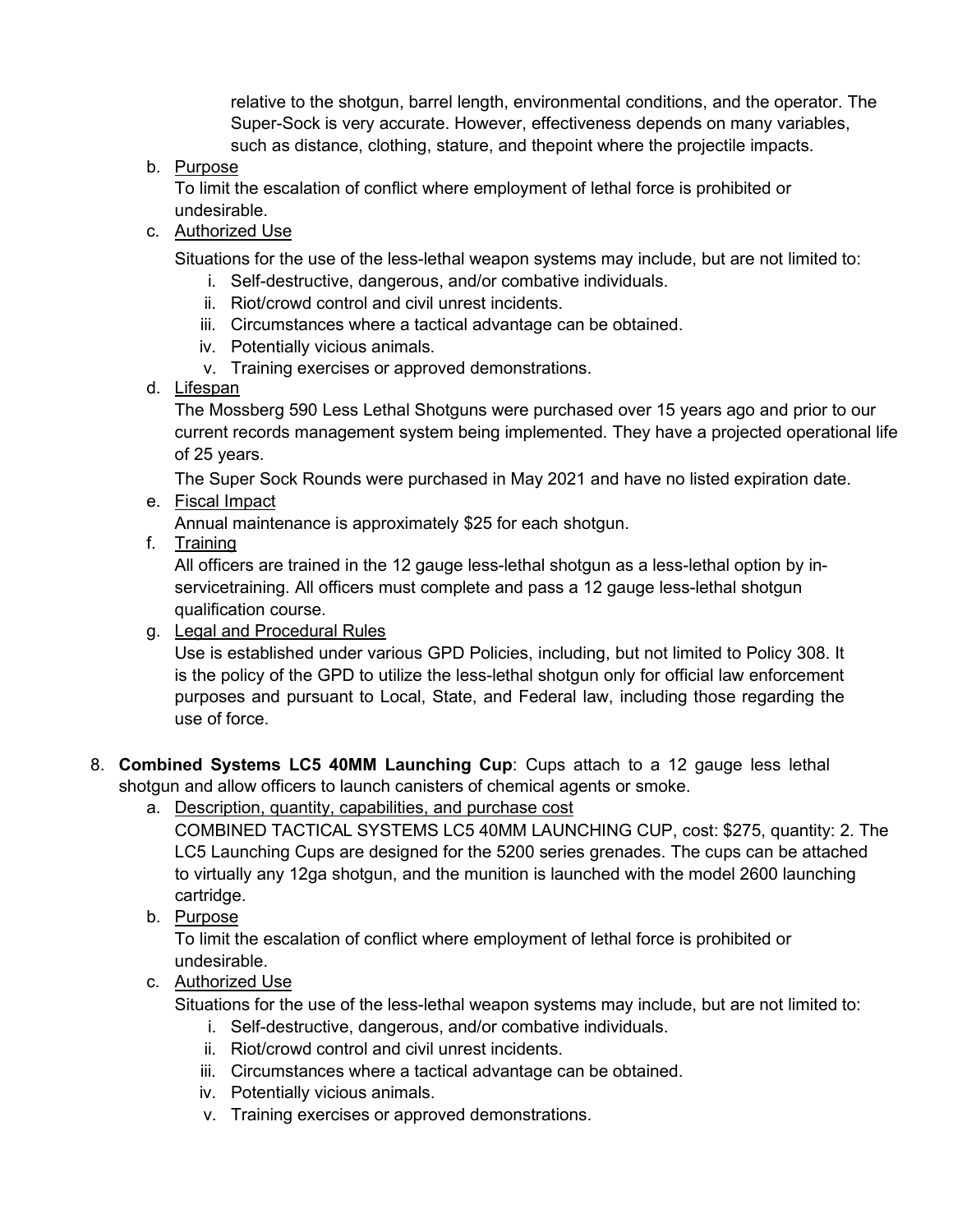d. Lifespan

The Combined Tactical Systems LC5 40MM Launching Cups were purchased in June 2021 and have a projected operational life of 25 years.

- e. Fiscal Impact No annual maintenance.
- f. Training POST-certified chemical agents instructors train officers utilizing the launching cups.
- g. Legal and Procedural Rules Use is established under various GPD Policies, including, but not limited to Policy 308. It is the policy of the GPD to utilize the 40mm only for official law enforcement purposes and pursuant to Local, State, and Federal law, including those regarding the use of force.

## 9. **Diversionary Devices:** A device used to distract dangerous persons.

- a. Description, quantity, capabilities, and purchase cost
	- i. COMBINED TACTICAL SYSTEMS, 7290 FLASH-BANG, cost: \$52, quantity: 2. A non-bursting, non-fragmenting device produces a loud bang with an intense flash of light. Ideal for distracting dangerous suspects during barricaded incidents, hostage rescue, high-risk warrants, armed suspects, and anytime their use would enhance the safe resolution.
	- ii. COMBINED TACTICAL SYSTEMS, 7290M MINI FLASH-BANG, cost: \$42, quantity: 32. The 7290M Flash-Bang exhibits the same attributes as its larger counterpart but in a smaller and lighter package. Weighing in at just 15 ounces, the new 7290M is approximately 30% lighter than the 7290 but still has the same 175db output as the 7290 and produces 6-8 million candelas of light.
- b. Purpose

A diversionary device is ideal for distracting dangerous suspects during barricaded incidents, hostage rescue, high-risk warrants, armed suspects, and anytime their use would enhance the safe resolution of a situation. To produce atmospheric over-pressure, with a loud bang and bright white light and, as a result, can cause short-term (6 - 8 seconds) physiological/psychological, sensory deprivation to give officers a tactical advantage.

### c. Authorized Use

Diversionary Devices shall only be used:

- i. By officers who have been trained in their proper use.
- ii. In hostage and barricaded subject situations.
- iii. In high-risk warrant (search/arrest) services where there may be extreme hazards toofficers.
- iv. During other high-risk situations where their use would enhance officer safety.
- v. During training exercises.
- d. Lifespan

The Combined Tactical Systems 7290 were purchased over 15 years ago and prior to our current records management system being implemented and have no listed expiration date. The Combined Tactical Systems 7290M were purchased in March 2022 and have no listed expiration date.

e. Fiscal Impact

No annual maintenance costs.

f. Training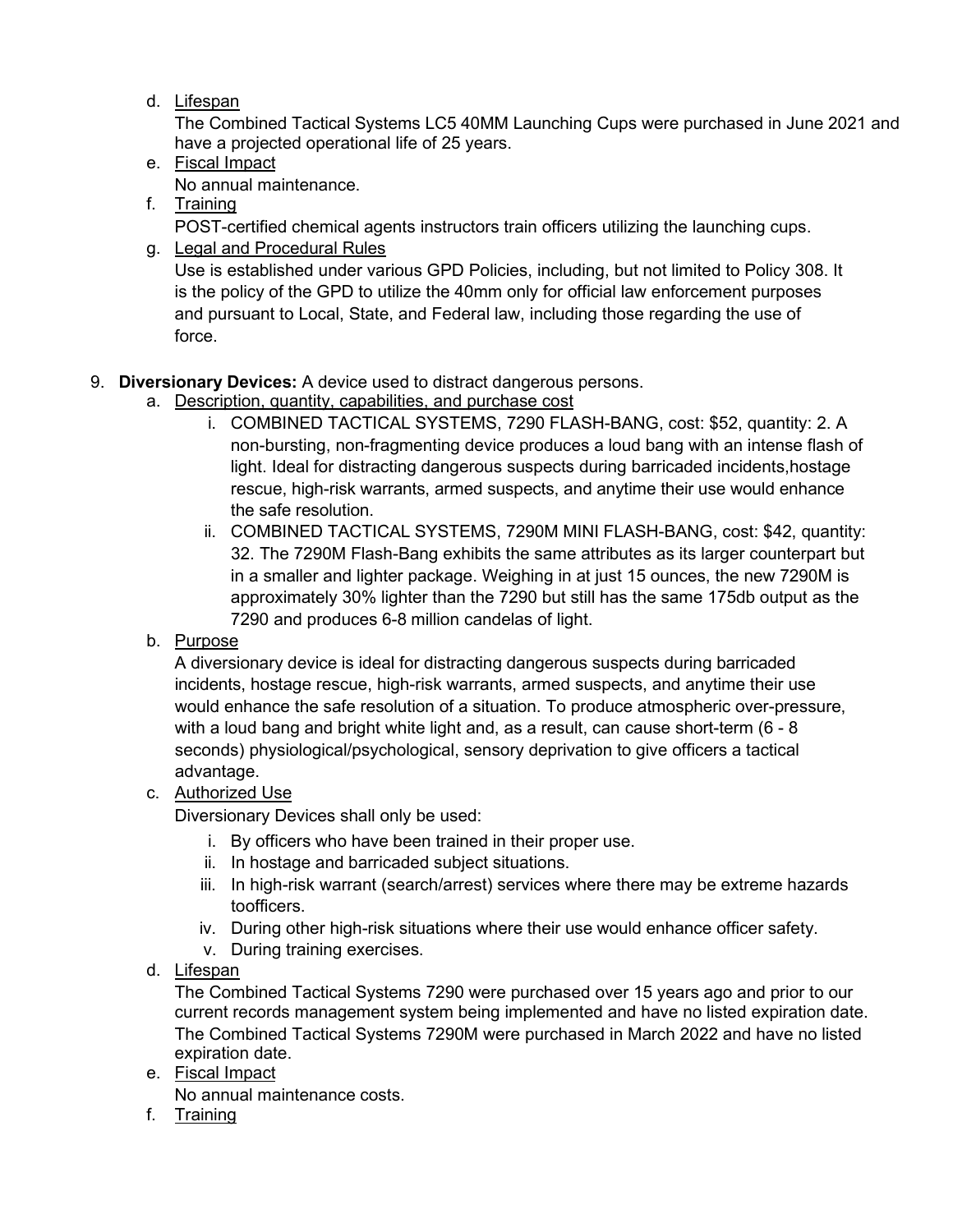Before use, officers must attend divisionary device training conducted by Post certified instructors.

g. Legal and Procedural Rules

It is the policy of the GPD to utilize diversionary devices only for official law enforcement purposes and pursuant to Local, State, and Federal law regarding the use of force.

- 10. **Rifles:** Guns fired from shoulder level have a long spirally grooved barrel intended tomake bullets spin and have greater accuracy over a long distance.
	- a. Description, quantity, capabilities, and purchase cost
		- i. COLT M4 COMMANDO, cost: \$1062, quantity: 10. The Colt M4 Commando is a select-fire rifle chambered in 5.56MM, has a 10.5" barrel, a collapsible stock, and accepts a 30-round magazine. These rifles have a short barrel, allowing a trained officer the best control inside structures with greater accuracy than a handgun. These rifles are issued to members of the GPD SWAT, Entry Team.
		- ii. COLT M4 CARBINE, cost: \$1062, quantity: 5. The Colt M4 Carbine is a select-fire rifle chambered in 5.56MM, has a 14.5" barrel, a collapsible stock, and accepts a 30 round magazine. These rifles have a medium-length barrel, allowing a trained officer better control inside structures with greater accuracy than a handgun. These rifles are issued to the GPD SWAT, Sniper/Observer Team members. These rifles are primarily used in an overwatch capacity to protect the community during significant events.
		- iii. REMINGTON 700, cost: \$2000, quantity: 3. The Remington 700 is a bolt action rifle, chambered in .308 caliber, has a 20" barrel, a fixed stock, and accepts a 5 -round magazine. These rifles are issued to the GPD SWAT, Sniper/Observer Team members. These rifles are primarily used in an overwatch capacity to protect the community during large events.
		- iv. COLT M16A1, received from the military at no cost, quantity: 16. The Colt M16A1 is a select-fire rifle chambered in 5.56MM, has a 16.5" barrel, a collapsible stock, and accepts a 30-round magazine. These rifles have a long barrel, allowing a trained officer reasonable control inside structures with greater accuracy than a handgun. These rifles are not currently used nor issued to members of the GPD SWAT but are retained as backup rifles if a SWAT officer's primary rifle fails.
		- v. SPRINGFIELD M14, received from the military at no cost, quantity: 1. The Springfield M14, a select-fire rifle chambered in .308 caliber, has a 20" barrel, a fixed stock, and accepts a 20-round magazine. This rifle is not currently used nor issued to a member of the Police Department.
	- b. Purpose

To be used as precision weapons to address a threat with more precision and/or greaterdistances than a handgun.

c. Authorized Use

Only members that are POST certified are authorized to use a rifle.

d. Lifespan

The Colt M4 Commandos were purchased in 2017 and have a projected operational life of 10 years.

The Colt M4 Carbines were purchased in 2017 and have a projected operational life of 10 years.

The Remington 700s were purchased in 2018 and have a projected operational life of 10 years.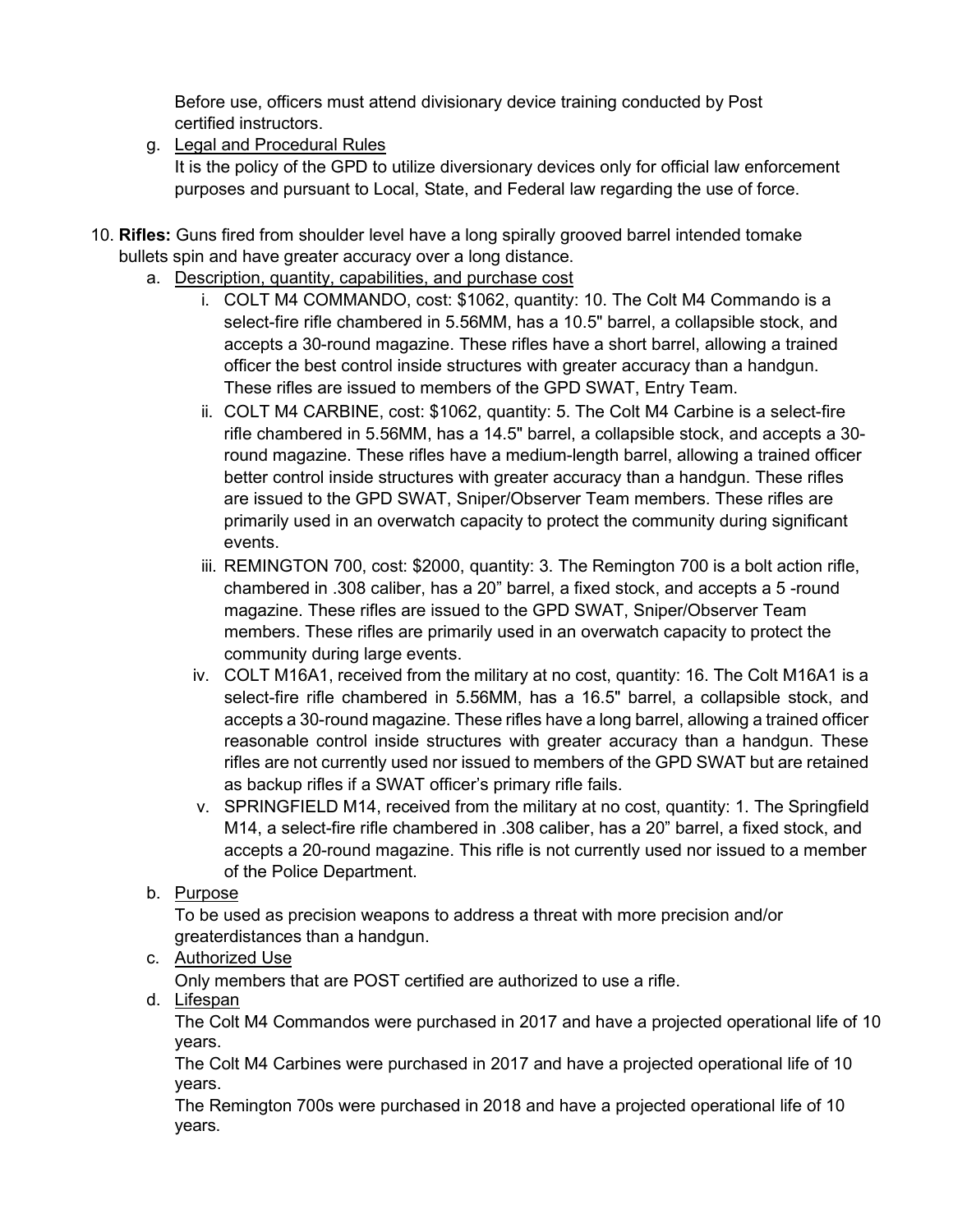The Colt M16A1s were transferred to GPD in 1998 and were replaced by the Colt M4s in 2017.

The Springfield M14 was transferred to GPD in 2000 and will not be replaced.

e. Fiscal Impact

Annual maintenance is approximately \$25 for each rifle.

f. Training

Before using a rifle, officers must be certified by POST instructors in the rifle's operation. Additionally, all members who operate any rifle must pass a range qualification two times a year.

g. Legal and Procedural Rules

Use is established under various GPD Policies, including, but not limited to Policy 312. It is the policy of the GPD to utilize rifles only for official law enforcement purposes and pursuant to all Local, State, and Federal laws governing the use of force.

- 11. **Chemical Agent and Smoke Canisters:** Canisters containing chemical agents releasedwhen deployed.
	- a. Description, quantity, capabilities, and purchase cost
		- i. DEFENSE TECHNOLOGY, MAXIMUM HC SMOKE LARGE-STYLE CANISTER, #1073, cost: \$38, quantity: 5. The Large-Style Maximum Smoke Grenade comes from the Defense Technology smoke grenade. It is a slow-burning, high-volume, continuous discharge grenade designed for outdoor use in crowd management situations. Emits grey-white smoke only for approximately 1.5 to 2 minutes.
		- ii. COMBINED TACTICAL SYSTEMS, WHITE SMOKE TACTICAL CANISTER GRENADE, #8210, cost: \$24, quantity: 2. Small diameter pyrotechnic irritant smoke grenade for outdoor use to disperse crowds. It emits smoke for up to 30 seconds and is small enough to carry in a pocket. It can be hand thrown or launched.
		- iii. SAGE CONTROL ORDINANCE, 37MM SAGE RIFLED BARRICADE PENETRATING, #BP5OC, cost: \$20, quantity: 28. The BP5OC is a non-pyrotechnic barricade penetrating munition capable of delivering micro-pulverized OC chemical agents through barricades from a 37mm rifled launcher. The projectile is frangible plastic filled with a micro-pulverized OC powdered chemical agent. The BP5OC is designed to penetrate windows, doors, and other barriers. The micro-pulverized OC powder is released upon impact.
		- iv. SAGE CONTROL ORDINANCE, 37MM SAGE RIFLED BARRICADE PENETRATING, #BP5CS, cost: \$20, quantity: 28. The BP5CS is a non-pyrotechnic barricade penetrating munition capable of delivering micro-pulverized CS chemical agents through barricades from a 37mm rifled launcher. The projectile is frangible plastic filled with a micropulverized CS powdered chemical agent. The BP5CS is designed to penetrate windows, doors, and other barriers. The micro-pulverized CS powder is released upon impact.
		- v. SAGE CONTROL ORDINANCE, 37MM SAGE RIFLED IMPACT/CHEMICAL, #KO3OC, cost: \$20, quantity: 25. The KO3OC is a direct fire crush nose chemical impact baton round designed to be used in situations where a combination of kinetic energy and chemical agents is preferred for the incapacitation of hostile and/or noncompliant individuals. Upon impact, the KO3 projectile imparts blunt trauma and releases a micro-pulverized OC powder payload as the baton nose is crushed.
		- vi. COMBINED TACTICAL SYSTEMS, RIOT CS SMOKE GRENADE, #8230, cost: \$32, quantity: 11. Pyrotechnic canister grenade emitting CS smoke for 30 to 40 seconds through multiple emission ports. It may be launched or hand-thrown. Due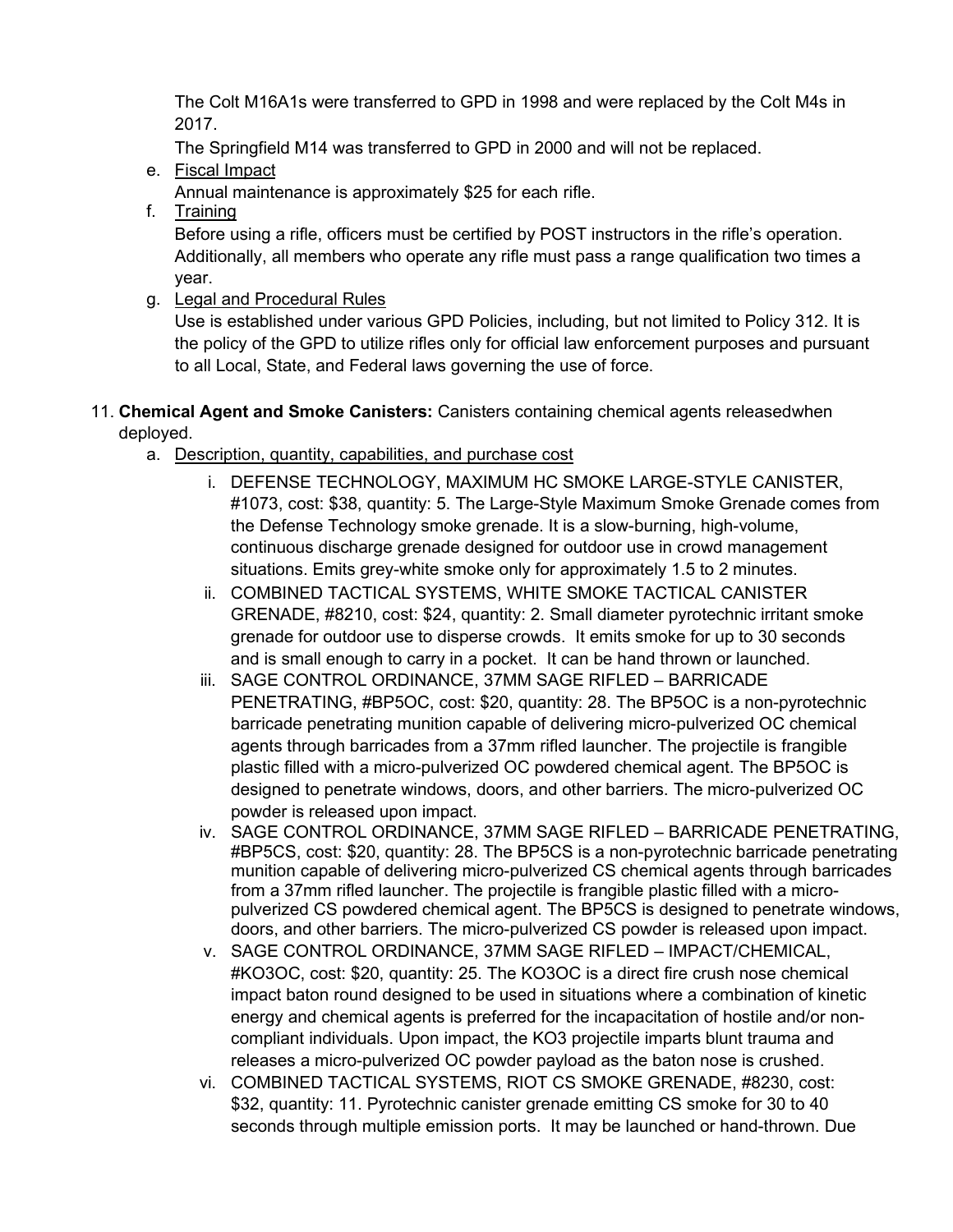to fire-producing capability, the grenade is not designed to be deployed on rooftops, in crawl spaces, or indoors.

- vii. COMBINED TACTICAL SYSTEMS, BAFFLED RIOT CS SMOKE GRENADE, #5230B, cost: \$40, quantity: 1. A pyrotechnic grenade designed for indoor use delivers a maximum amount of irritant smoke throughout multiple rooms with minimal fire risk. This pyrotechnic grenade emits CS smoke for 20 to 40 seconds through multiple emission ports.
- b. Purpose

To limit the escalation of conflict where employment of lethal force is prohibited or undesirable. Situations for the use of the less-lethal weapon systems may include, but are notlimited to:

- i. Self-destructive, dangerous, and/or combative individuals.
- ii. Riot/crowd control and civil unrest incidents.
- iii. Circumstances where a tactical advantage can be obtained.
- iv. Potentially vicious animals.
- v. Training exercises or approved demonstrations.
- c. Authorized Use

Only officers who have received POST certification in using chemical agents are authorized to use chemical agents.

d. Training

POST-certified chemical agents instructors train officers utilizing the launching cups.

e. Lifespan

All of our chemical agents and smoke canisters were purchased in June 2016 and have an operational life of 5 years from the date of manufacture.

In April 2022, a replacement order for COMBINED TACTICAL SYSTEMS 8230 and 5230B was placed for 20 of each variant.

f. Fiscal Impact

No annual maintenance.

g. Legal and Procedural Rules

Use is established under various GPD Policies, including, but not limited to Policy 308. It is the policy of the GPD to utilize chemical agents only for official law enforcement purposes, pursuant to Local, State, and Federal law, including those regarding the use of force.

## 12. **PepperBall Launcher:** A device that discharges irritant projectiles.

- a. Description, quantity, capabilities, and purchase cost
	- i. PepperBall FTC Launcher, cost: \$499, quantity 6. The Full Tactical Carbine (FTC) is a compressed-air powered launcher designed to fire non-lethal PepperBall projectiles.
	- ii. PepperBall LIVE PROJECTILE, cost: \$2 per projectile, quantity 1000. The primary PepperBall Live projectile contains 2% PAVA pepper powder designed for direct impact and area saturation, especially in confined, interior spaces. Discharged from a PepperBall Launcher, the projectile has a velocity of 280-350 FPS. The projectile has a direct impact of 60ft and an area of saturation of 150+ft.
	- iii. Pepperball INERT PROJECTILE, cost \$0.80 per projectile, quantity 1000. The INERT projectile contains a harmless, scented powder. This projectile is used for training purposes.
- b. Purpose

To limit the escalation of conflict where employment of lethal force is prohibited or